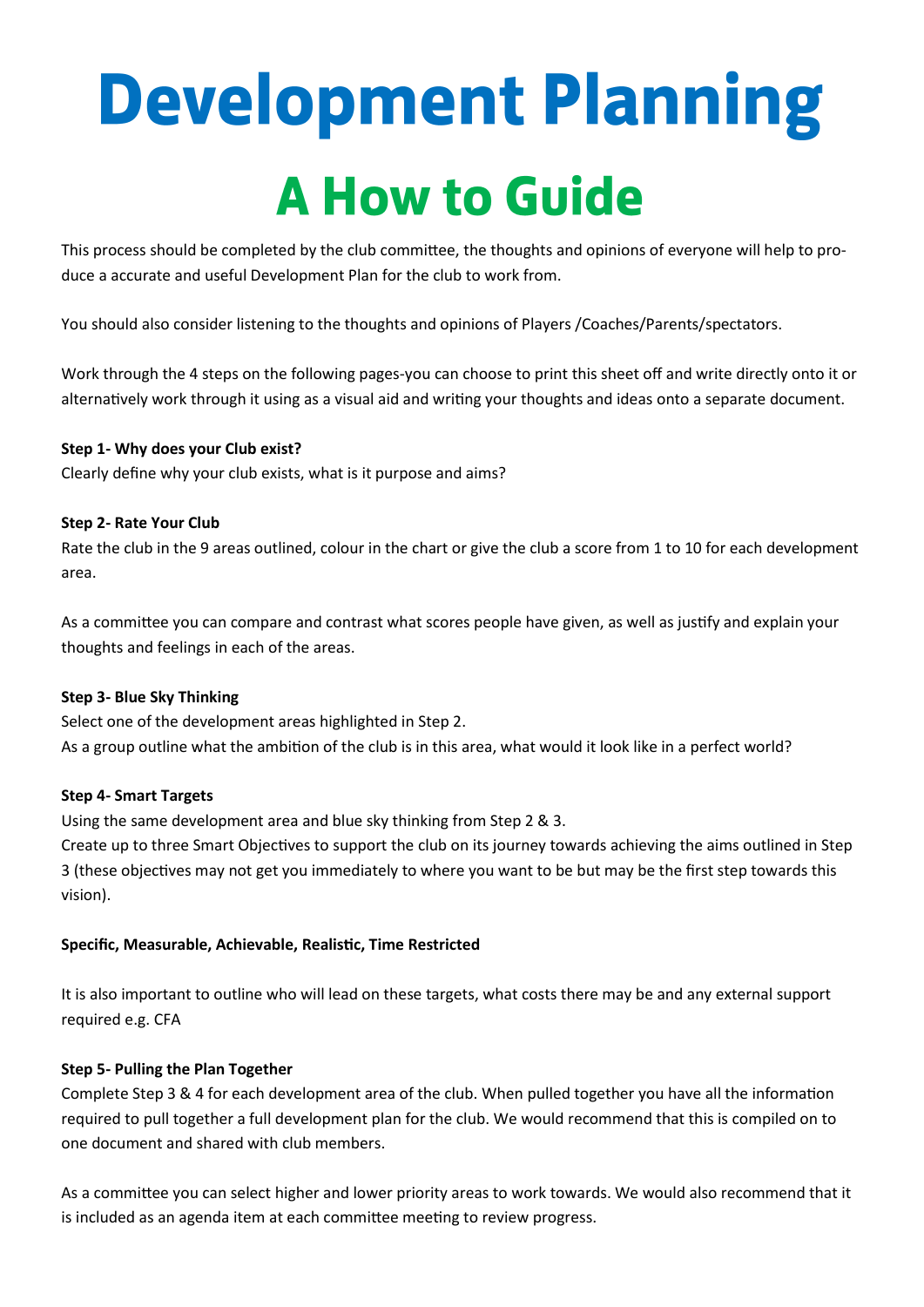

### **Does Your Club Exist**